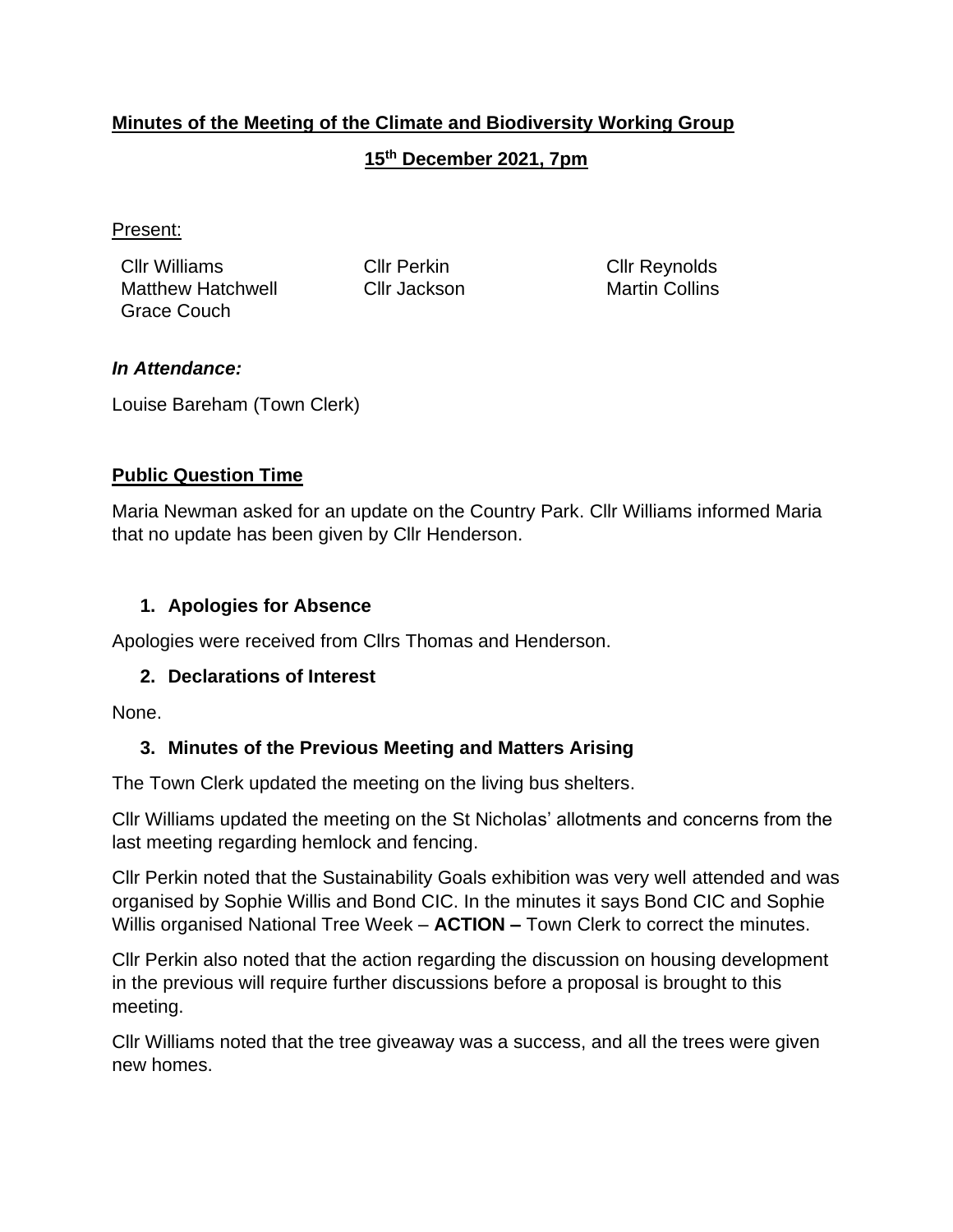Cllr Perkin's jumper swap wasn't as busy as expected, possibly because they were unable to get a market stall, so the event was tucked away which would've had an impact on footfall.

It was proposed by Cllr Williams, seconded by Cllr Reynolds, and on being put to the meeting it was **RESOLVED to approve the minutes of the previous meeting dated the 8th of November 2021.**

## **4. Development Updates**

#### **Cllr Perkin provided an update on Pesticide Free Towns.**

There has been a meeting with the Pesticide Action Network Group where they looked at potential events such as a Pesticide Amnesty where people can easily dispose of their pesticides and to raise awareness of the harmful effects of pesticides and provide alternative suggestions.

Cllr Williams and Cllr Perkin have been asked to talk at a national event for councils regarding the pesticide initiatives in the town. **ACTION –** Use the poster provided by Cllr Perkin to promote the event.

#### **Cllr Williams provided an update on behalf of Cllr Henderson on Policy and Biodiversity.**

There has been discussion on the budget for next year and how the council can achieve becoming carbon neutral, for example the potential of an electric van.

#### **Cllr Williams provided an update on Community Gardening.**

There was some work done on the Age UK bed on Crescent Road which has now been cleared and crocus bulbs have been planted. A wildflower seed mix will be sprinkled there in the spring. There are more community gardening projects due to be launched in the new year.

**Matthew Hatchwell updated the meeting on the meeting attended with Shan Pettman, who has started a biodiversity project in Canterbury, and Cllr Williams.** It was agreed that they would stay in touch and look for opportunities for collaboration, potentially on the Brenley Corner roundabout.

**Cllr Perkin updated the meeting on Plant-Based Diets.** January is 'Veganuary', so it would be good to utilise this to promote plant-based diets, potentially through free recipes or infographics. It was **AGREED** that Cllr Perkin can go ahead with creating these resources.

#### **5. Highway Verges**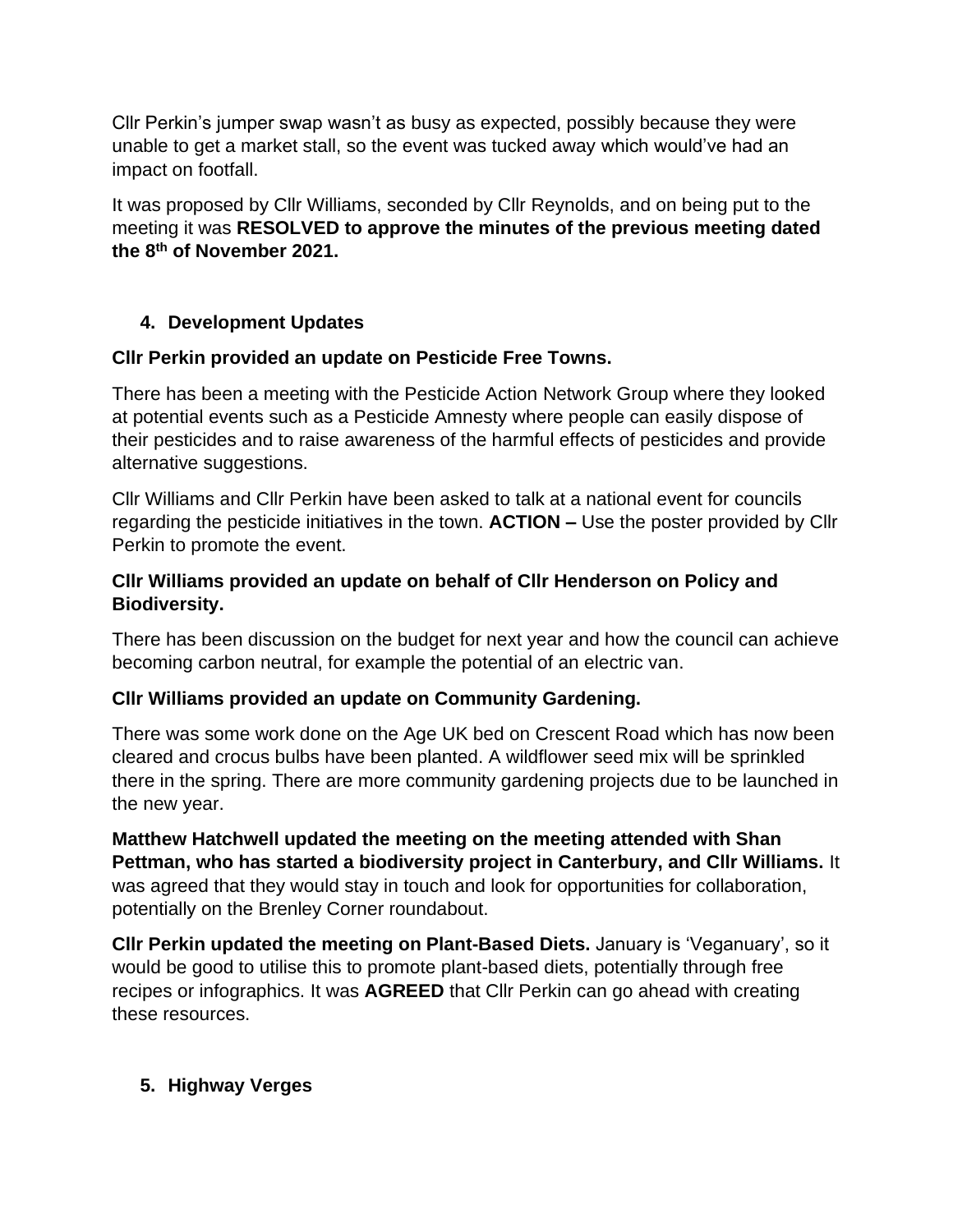Cllr Williams informed the meeting that he has received an email from a KCC officer regarding areas of green spaces they are responsible for and how they could be managed differently to promote biodiversity. They have asked for ideas of places that they could survey.

**ACTION –** Councillors to prepare suggestions of potential verges or other pieces of land suitable for this project for the next meeting so that they can be handed over to KCC.

It was proposed by Cllr Williams, seconded by Cllr Reynolds, and on being put to the meeting it was **AGREED that Cllr Williams to contact the KCC officer and ask for the list of areas of land they own and potentially their current management plan, then if that is successful to consult the public as well as the council on areas they would like to see changed, potentially through the newsletter.**

**ACTION –** Cllr Williams to ask the KCC officer for the list of areas of land they own and potentially their current management plan.

## **6. Queen's Hall Car Park**

Cllr Williams updated the meeting on this item. Renovation work on the car park's planters has been carried out, as well as two existing trees being clad and two new tree pits have been made – these are now ready for trees to be planted in.

It was proposed by Cllr Williams, seconded by Cllr Reynolds, and on being put to the meeting it was **RESOLVED to delegate the purchase of the trees to Cllr Williams and the Town Clerk.**

#### **7. Trees for Stonebridge Pond**

Cllr Williams reminded the meeting that there have been some trees removed due to ash die-back, this means an opportunity for more trees.

**ACTION –** Cllr Williams to ask Iliffe & Iliffe whether they would be willing to assist in funding these trees.

Matthew Hatchwell noted that any tree that is planted there will need to be tolerant of wet ground.

**ACTION –** Cllr Williams to speak to Adam about specifications of what trees can be planted and how many.

## **8. Wilder Towns**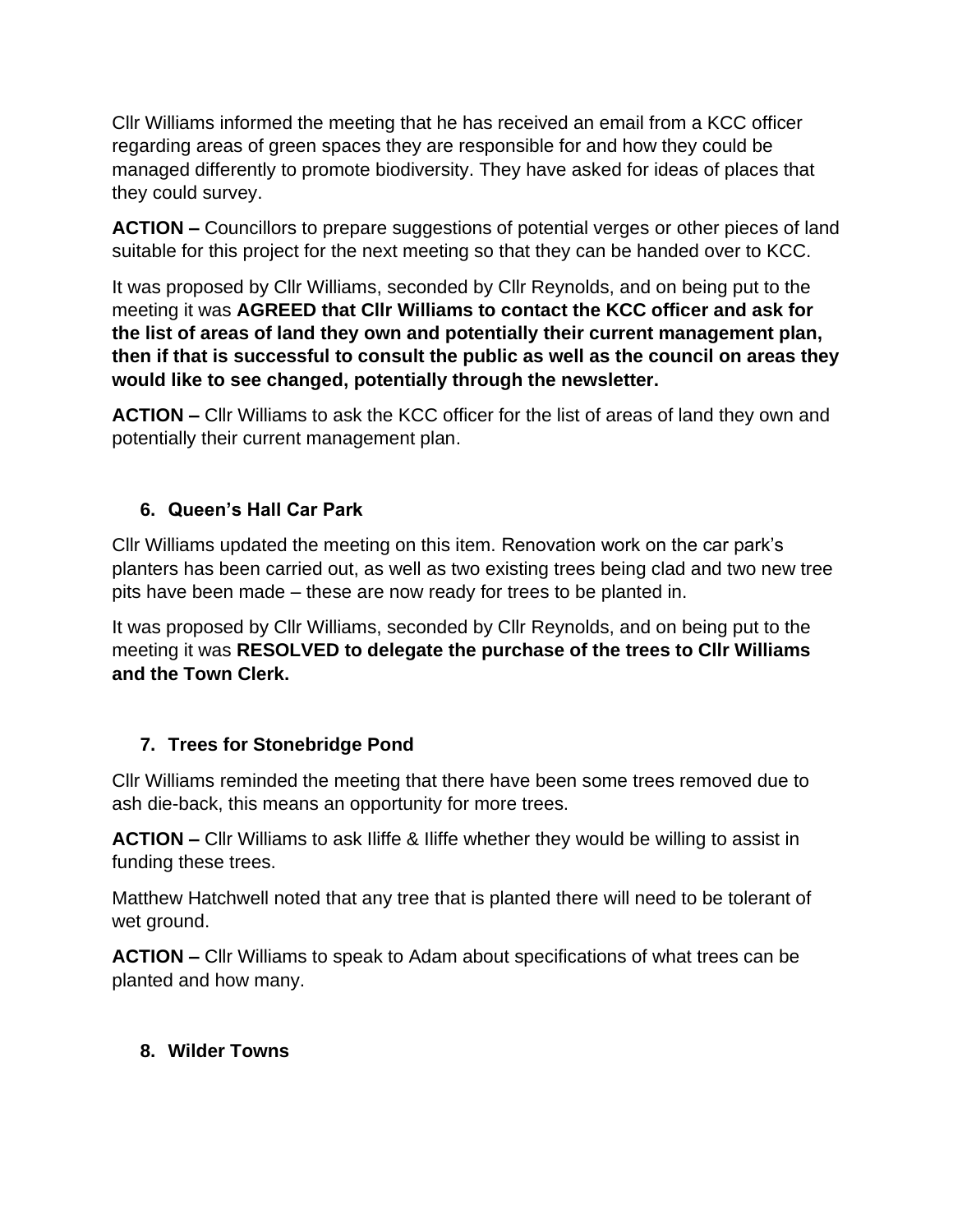Cllr Williams has heard from Kent Wildlife Trust, who are hoping to organise a presentation event in January in Faversham. They have invited representatives from the town council to talk about the award at their AGM to try and encourage other towns to aim for it. Cllr Williams also noted that Faversham Town Council has been mentioned in the KWT newsletter.

# **9. Hedgehog Signage**

Gabby from the hedgehog rescue was unable to make the meeting, so this item will be deferred until January when she should be able to provide an update on this.

# **10.Allotment Update**

There are several trees that are overhanging into people's residencies along the Brents, and the tree surgeons have recommended that some work needs to be done. A quote for this work to be done was received and it will cost £3000.

It was proposed by Cllr Williams, seconded by Cllr Perkin, and on being put to the meeting it was **RESOLVED to bring the recommendation to the next Full Council meeting to complete the work on the trees.**

Cllr Williams spoke to Adam Andrews, who is keen for the town council to develop a tree maintenance plan for the trees owned by the council. This is to be discussed in the next meeting.

## **11.Items for Next Agenda**

Cllr Perkin suggested that St Mary's Churchyard is put on the agenda. A couple of community groups are keen to establish a 'God's Acre' project where they take responsibility for the garden areas there. Cllr Saunders is checking with SBC on this.

Matthew Hatchwell noted that there is a St Mary's community group that has looked to do this but found it difficult to be progressed because the vicar didn't support the initiative then.

**ACTION –** Cllr Williams to speak to Simon Rowlands to ask for some advice related to the churchyard.

Matthew Hatchwell suggested that what to do about the saltation at Stonebridge is discussed on the agenda for the next meeting, specifically to discuss how we come to a decision on what is to be done.

**ACTION –** Matthew Hatchwell to collate further information on this process to bring to the next meeting.